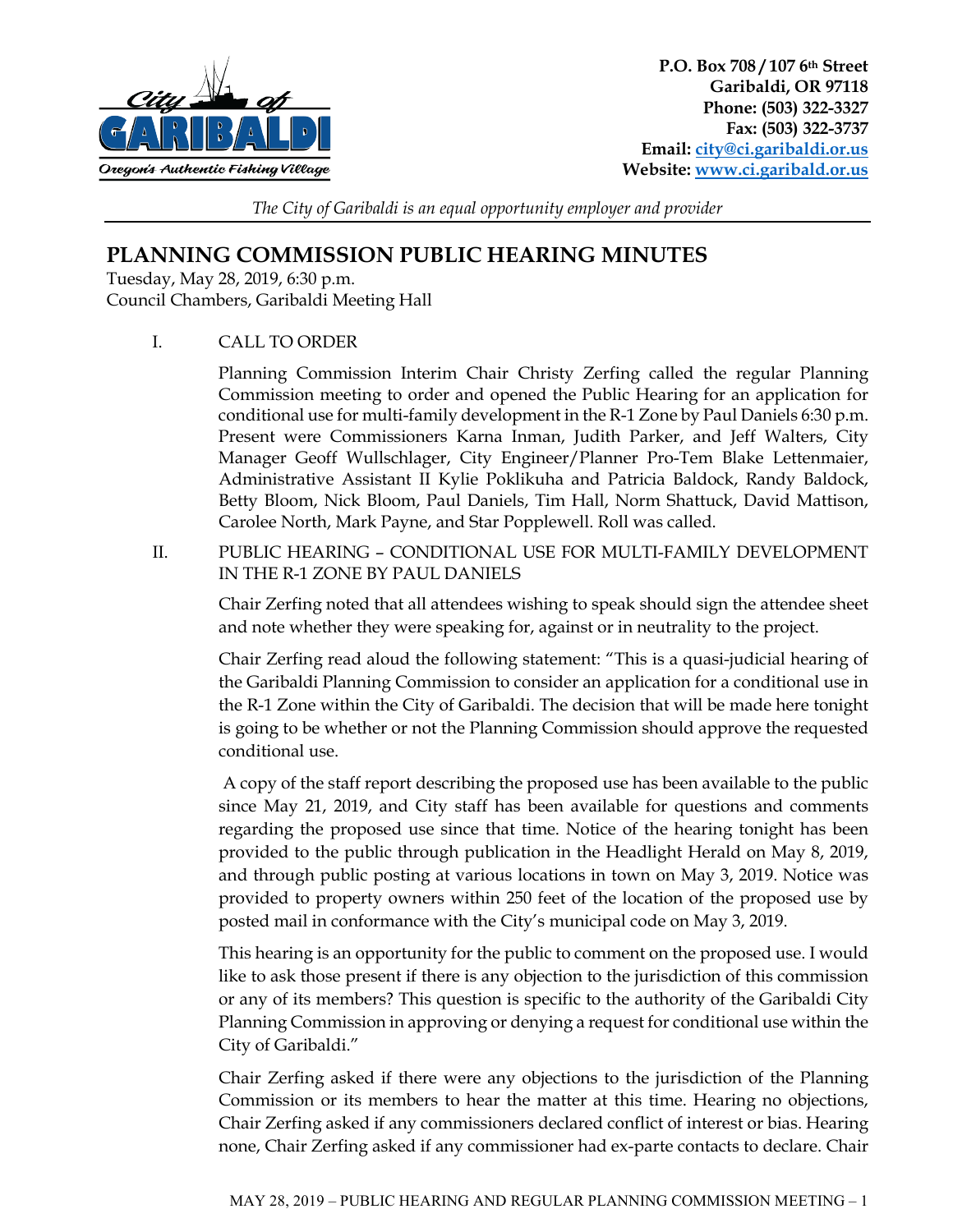Zerfing noted that she knows Paul Daniels but has never discussed this issue. Cm Inman noted that she knows Paul Daniels but has never discussed this issue.

Chair Zerfing read the following statement: "At this time I'll have the City Manager summarize the Planner's staff report and relay any correspondence or inquiry received to date."

Wullschlager reported on the request, noting there were two written testimonials, one from Randy Baldock and from Linda Bade. He then described the project and noted that it is for a multi-family housing development in an R-1 Medium Density Residential use zone, therefore a conditional use application is needed. Wullschlager stated that staff has measured the application against the criteria. He then reviewed all the definitions in the application and noted that the Hillside Overlay Zone criteria needs to be considered in any conditions of approval as it is an applicable part of the code with criteria that has not been met. Wullschlager noted that a traffic study/sight distance and a geo-tech study will be required if the conditional use application gets approved.

Wullschlager summarized the Planner's staff report and read aloud relevant sections of the Garibaldi Municipal Code. Wullschlager commented that it is a complete, approvable application and it is the recommendation of staff is to approve the conditional use application with the conditions that have been identified plus any conditions of the planning commission.

Chair Zerfing read aloud the following statement: "The decision that will be made tonight is whether or not the Planning Commission will approve of the requested use. The decision to approve or deny the use will be adopted through a final order that staff will prepare after the meeting tonight. Any appeal to the decision made here tonight must be submitted to the City Recorder within ten days of the date that the final order is signed. Once staff has prepared the final order and I have signed it, the applicant will be notified along with anyone else that requests or is required to be notified. Notification will be provided within five days of the date that the order is signed. Are there any questions about this process?"

When asked how interested parties could be notified, Wullschlager said he would accept email addresses for those interested in being notified. There were no further questions from the commissioners or public.

Presentation by David Mattison representing Paul Daniels. He discussed the need for more housing in the community, referenced State Goal 10, and their efforts to screen the property with trees and fencing. No questions to Mr. Mattison from the commissioners.

Chair Zerfing then opened the floor to public testimony.

Chair Zerfing read aloud the following statement: "The Planning Commission will now call for public testimony. If there are any comments on the proposed use, please keep those comments brief and to the point. If there is an objection to a proposed use, the objection needs to address relevant facts or information from the City's municipal code, the City's comprehensive plan, the Planner's staff report or relevant State law. Any material produced in relation to support or opposition to the proposed use must be submitted to the Recorder to be included in the record. Failure to address a pertinent criterion at this hearing will preclude an appeal based on that criterion. Any party may request that the record for this hearing be held open for at least seven days; however, this request must be made prior to the close of this hearing. Comments are limited to three minutes. Persons wishing to speak must first be recognized by the

MAY 28, 2019 – PUBLIC HEARING AND REGULAR PLANNING COMMISSION MEETING – 2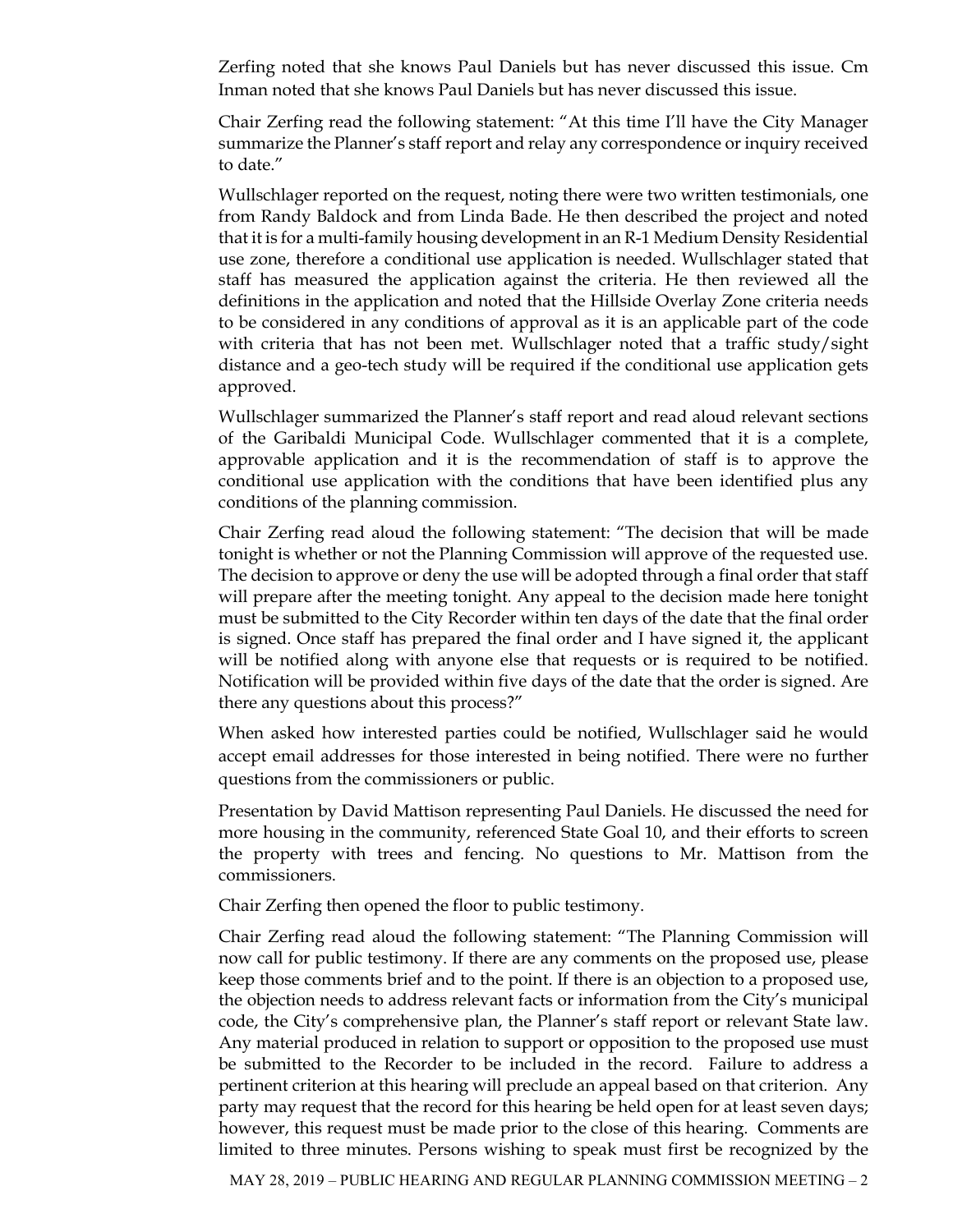chair, and must state their name and address. If you are representing another person or entity, please state who that is and what your connection to that person or entity is."

Proponent testimony: None.

Opponent testimony:

Patricia Baldock, 116 Arizona Way - Comments and opposition to the application, no relevant criteria cited.

Star Popplewell, 606 Driftwood Avenue - No relevant criteria cited.

Mark Payne, 606 Driftwood –No relevant criteria cited.

Tim Hall, 205 Cypress - No relevant criteria cited.

Nick Bloom, 107, 114 & 112 Arizona Way - Comments and opposition to the application, no relevant criteria cited.

Betty Bloom, 107, 114 & 112 Arizona Way - Comments and opposition to the application, no relevant criteria cited.

Randy Baldock, 116 Arizona Way - Comments and opposition to the application, no relevant criteria cited.

Carolee North, 108 Martin Smith Drive - Comments and opposition to the application, no relevant criteria cited.

Wullschlager read aloud testimonials submitted by Randy Baldock and from Linda Bade. It was noted that the testimonial from Linda Bade was submitted before the Staff Report was completed and made available.

Chair Zerfing asked the audience if anyone would like to request the record be held open for at least seven days. Record requested to be kept open for the seven days. Chair Zerfing stated that the public hearing would be continued at the June  $24<sup>th</sup>$  meeting and then closed the Public Hearing at 8:27 p.m.

Chair Zerfing reconvened the regular meeting at 8:27 p.m.

## III. APPROVAL OF MINUTES

A. Approval of Minutes for the Regular Planning Commission Meeting for April 22, 2019

**MOTION Made by Cm Walters to approve the Minutes of the April 22, 2019 Regular Planning Commission Meeting as presented. Seconded by Cm Inman. AYES: Inman, Parker, Walters, and Zerfing. NAYS: None. Motion Passed.**

IV. ADJOURNMENT

Meeting adjourned by Chair Zerfing at 8:29 p.m.